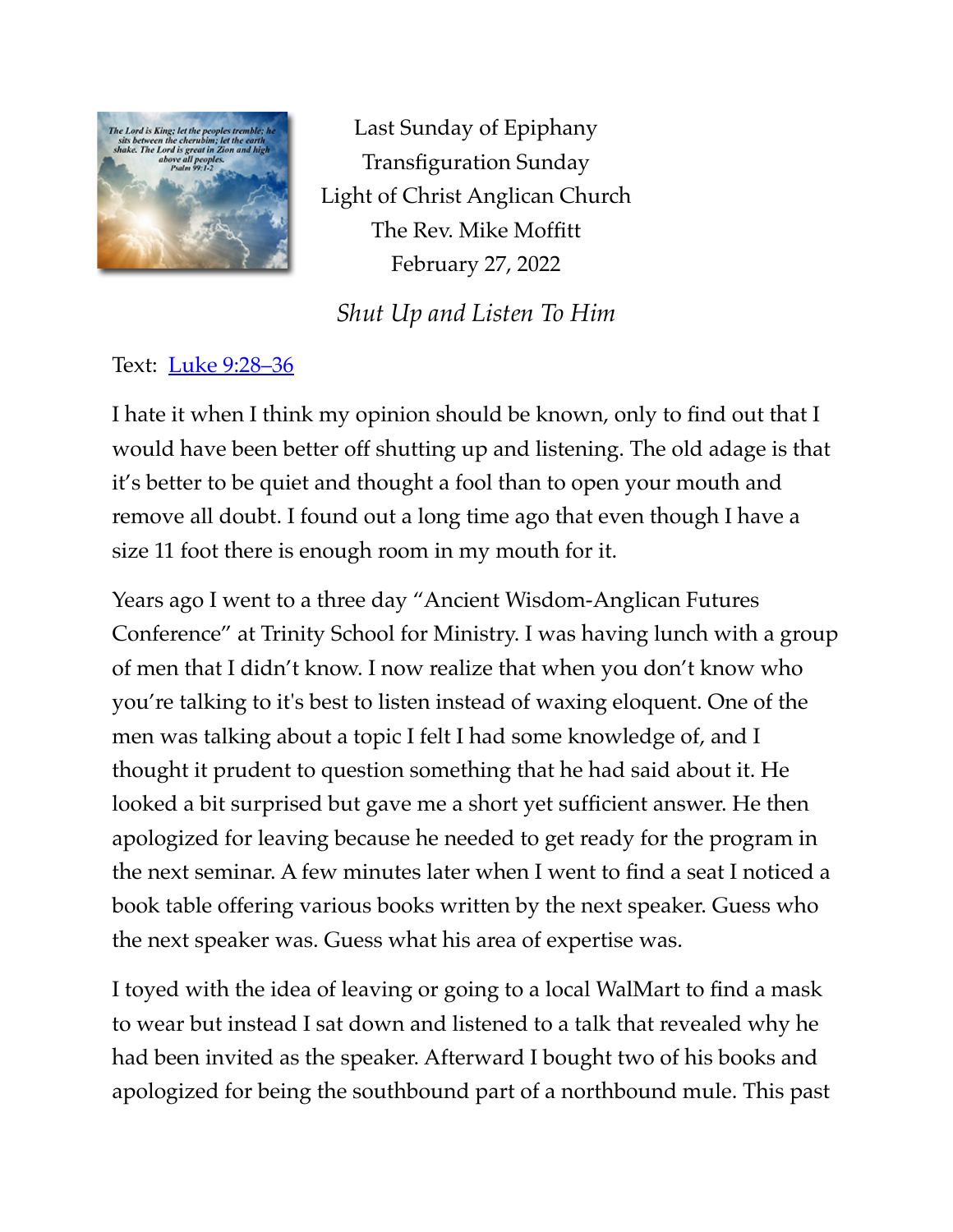week out of curiosity I looked him up again to read his bio and found out that he has 50 papers published and written 14 books. He is known around the world as an expert in his field.

I have often felt that if I had to compare myself with one of Jesus' twelve disciples that I would likely say Peter. He had a good heart but a tendency to speak when silence was called for. We just read an endearing example of this in our Gospel reading.

This morning we will be primarily considering our gospel reading from [Luke 9:28–36](https://www.biblegateway.com/passage/?search=Luke+9:28%E2%80%9336&version=ESV), the Transfiguration of Christ. We'll attempt to understand the implications both then and now when seen through the lens of our Old Testament reading from **Exodus 34:29-35**.

First let's deal with one of the most common misunderstandings that appear in the scriptures. It pertains to the identity of Jesus Christ and the relationship of the unity and work of the Trinity in the history of redemption.

One of the most common questions asked by those who read the Old Testament concerns people who are said to encounter God and yet live through it.

You likely remember when Moses encountered the burning bush and his reaction. Exodus 3:2–6,

*And the angel of the Lord appeared to him in a flame of fire out of the midst of a bush. He looked, and behold, the bush was burning, yet it was not consumed. 3And Moses said, "I will turn aside to see this great sight, why the bush is not burned." 4When the Lord saw that he turned aside to see, God called to him out of the bush, "Moses, Moses!" And he said, "Here I am." 5Then he said, "Do not come near; take your sandals off your feet, for the place on which you are*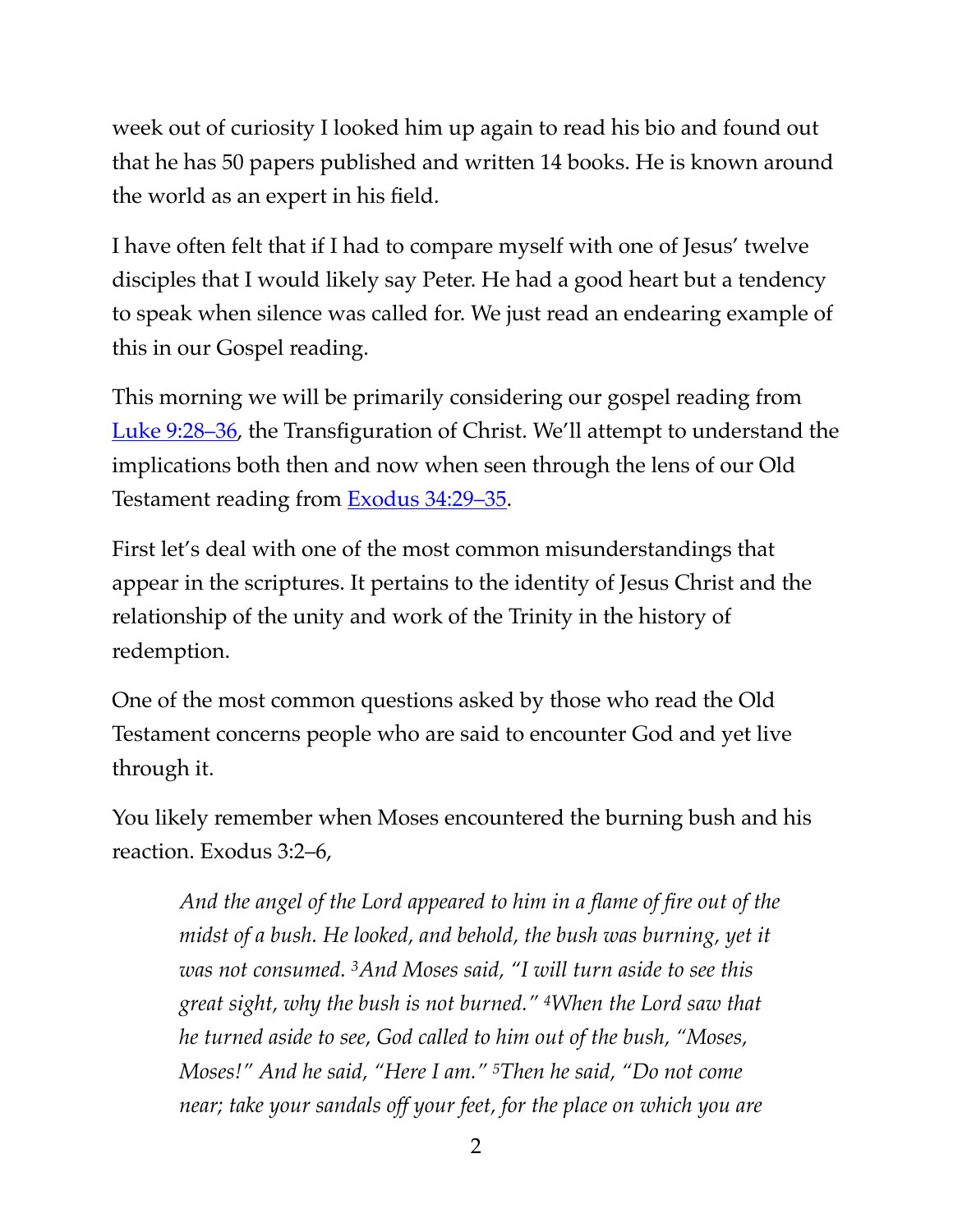*standing is holy ground." 6And he said, "I am the God of your father, the God of Abraham, the God of Isaac, and the God of Jacob." And Moses hid his face, for he was afraid to look at God.*

Why was Moses afraid to look at the burning bush once he understood who was actually speaking to him. Before Moses knew who was speaking it's clear that he was looking at the bush. This was before the story in [Exodus 33](https://www.biblegateway.com/passage/?search=Exodus+33:17%E2%80%9323&version=ESV) when Moses asked God to reveal His glory. God agrees to allow Moses to partially see His glory as He passes by him because, *"you cannot see my face, for man shall not see me and live"* (v.20).

Moses would only be allowed to partially see God's glory but not in all His glory. The prophet Isaiah recalls a vision of the Lord seated upon His heavenly throne and writes in chapter 6:1–3,

*In the year that King Uzziah died I saw the Lord sitting upon a throne, high and lifted up; and the train of his robe filled the temple. 2Above him stood the seraphim. Each had six wings: with two he covered his face, and with two he covered his feet, and with two he flew. 3And one called to another and said: "Holy, holy, holy is the Lord of hosts; the whole earth is full of his glory!"*

Even the seraphim, the Angelic creatures who are continually before the throne of God, must cover their faces because His glorious presence is so overwhelming that they cannot bear to look upon Him.

Throughout the Old Testament, we frequently encounter the "angel of the Lord." In both the Hebrew and Greek the word "angel" is translated "messenger". Those verses are sometimes referring to particular angels such as Gabriel or Michael but there is an important distinction between the Heavenly messengers and the "Angel of the Lord."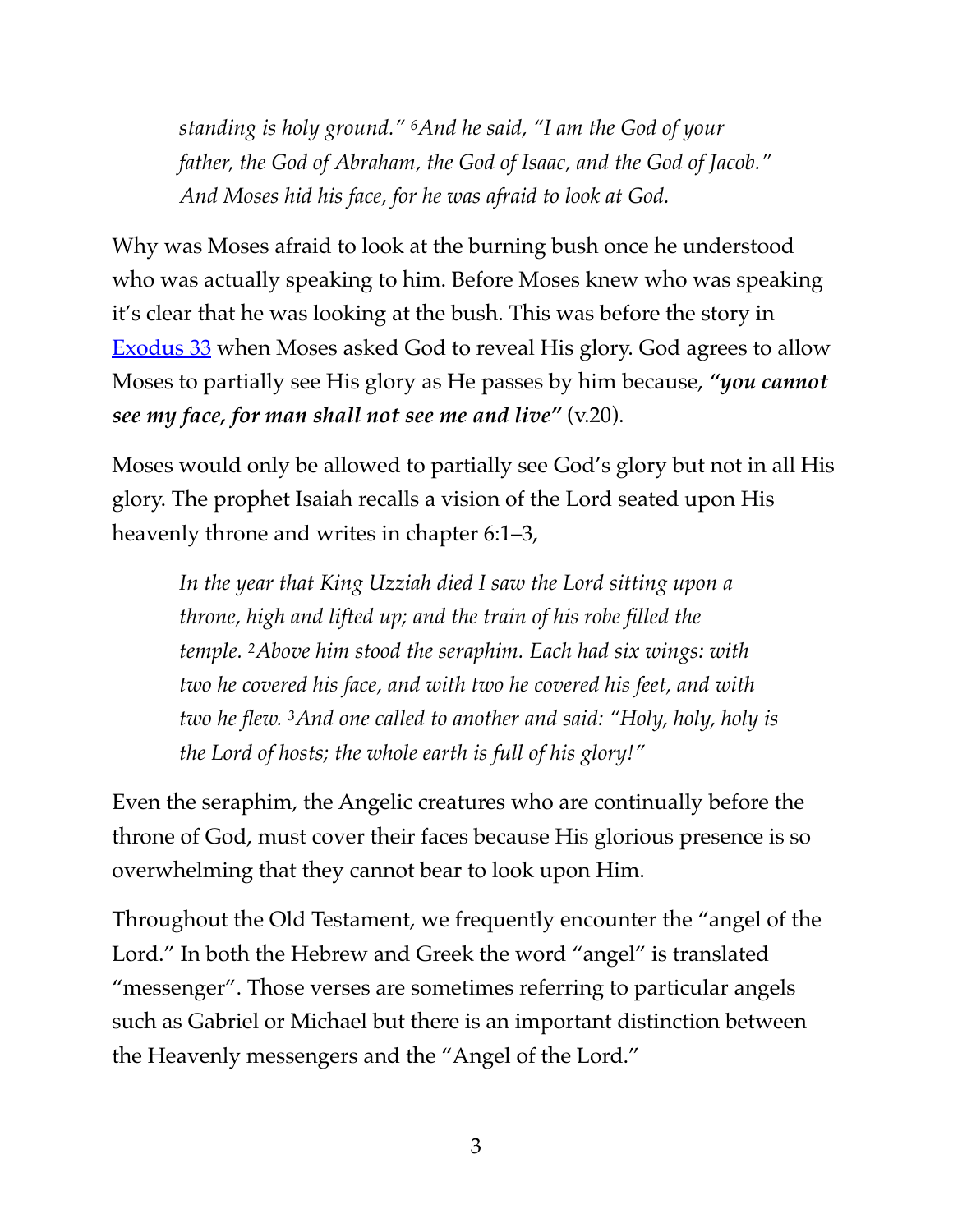The passages referring to the "Angel of the Lord" usually identify Him to be, Yahweh, the God of Abraham, Isaac, and Jacob, or simply God. Many commentators believe this to be the pre-incarnate, second person of the Trinity and there are many examples of this. John 1:18 makes the point,

*No one has ever seen God, but the one and only Son, who is himself God and is in closest relationship with the Father, has made him known. (NASB1995).* 

The Apostle Paul writes in Timothy 1:16, referring to The King of kings and Lord of Lords,

*who alone has immortality, who dwells in unapproachable light, whom no one has ever seen or can see. To him be honor and eternal dominion. Amen.*

Throughout the Old Testament there are many examples of the Angel of the Lord appearing as a man yet revealing Himself as God. It was the Angel of the Lord who appeared to Hagar in [Genesis 16,](https://www.biblegateway.com/passage/?search=Genesis+16:7%E2%80%9313&version=ESV) Abraham in [Genesis 18–19,](https://www.biblegateway.com/passage/?search=Genesis+18%E2%80%9319&version=ESV) Gideon in <u>Judges 6:11–24</u>, Manoah in <u>[Judges 13](https://www.biblegateway.com/passage/?search=Judges+13&version=ESV)</u>, and many other examples that we don't have time to unpack in a sermon. Suffice it to say that the angel of the Lord was not simply a created being as were the other angelic messengers. Rather, He was who He claimed to be, *"the God of Abraham, the God of Isaac, and the God of Jacob"*—Yahweh, yet a distinct person from another Yahweh (cf. [Genesis 19:24](https://www.biblegateway.com/passage/?search=Genesis+19:21%E2%80%9324&version=ESV); [Zechariah 1:12\)](https://www.biblegateway.com/passage/?search=Zechariah+1:12&version=ESV). In the highest probability, the identity of the angel of the Lord was the pre-incarnate Christ, God the Son. As revealed in the New Testament, He mediates and intercedes for the people of God, on their behalf—not as a mere created agent, but as Yahweh Himself, the second person of the Holy Trinity.

Now in light of this let's turn back to our comparison between our Old Testament and Gospel passages. Let's read Exodus 34:29–30,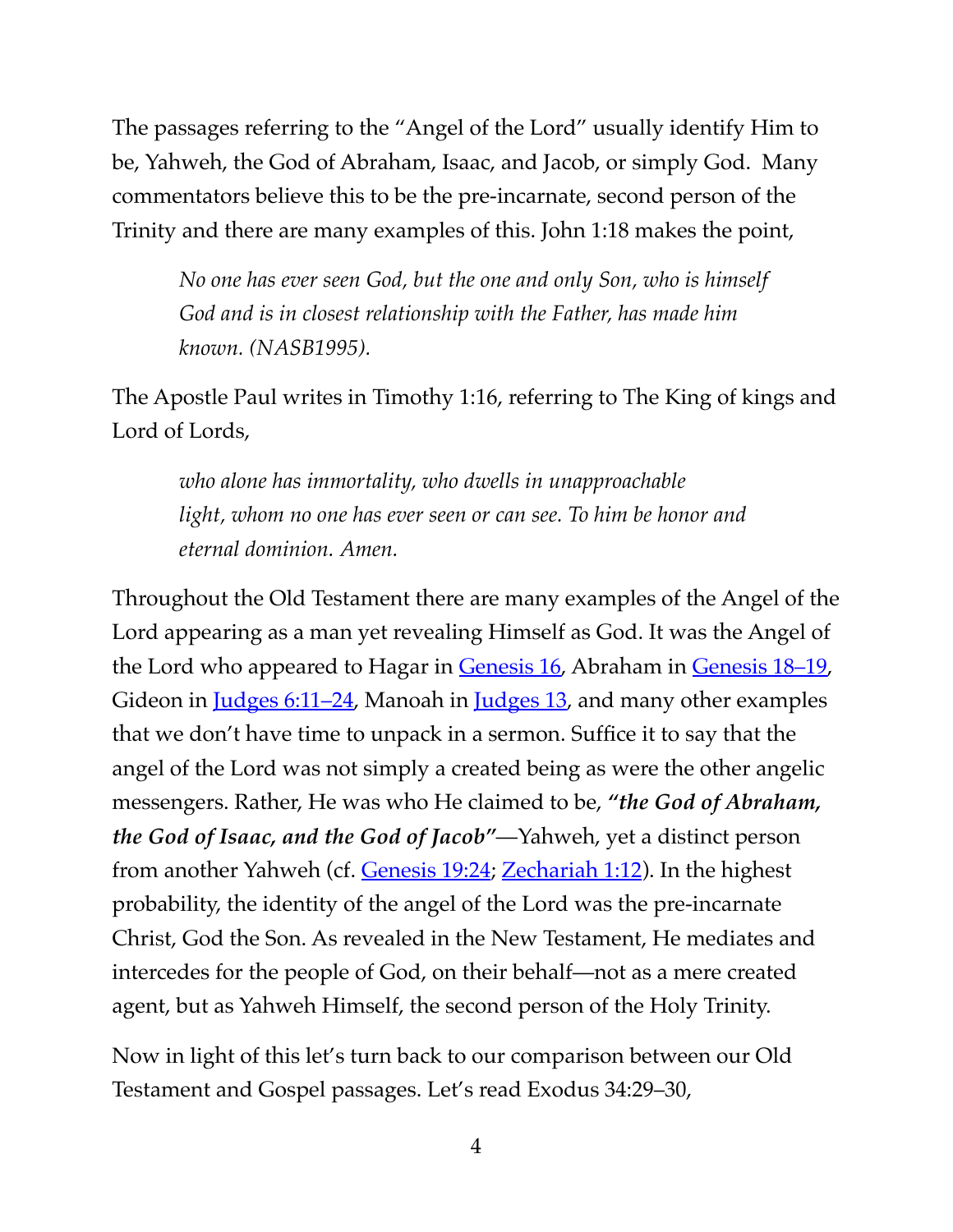*When Moses came down from Mount Sinai, with the two tablets of the testimony in his hand as he came down from the mountain, Moses did not know that the skin of his face shone because he had been talking with God. Aaron and all the people of Israel saw Moses, and behold, the skin of his face shone, and they were afraid to come near him.*

Moses came back down the mountain where he had been with God. He had broken the first set of tablets, that had been engraved by the finger of God. ([Exodus 32:19\)](https://www.biblegateway.com/passage/?search=Exodus+32:19&version=ESV). Moses broke the tablets because Israel broke the covenant, with God by making a golden calf to worship. They had bowed down before this man-made image of God, but they didn't consider themselves worshipping a different god, just one they could see in their midst. They danced around proclaiming that this image was Elohim (in the plural form) in essence meaning the gods who had brought them out of the land of Egypt.

God told Moses that He would destroy the children of Israel for their unfaithfulness to Him. After their great sin with the golden idol (**Exodus**) [32](https://www.biblegateway.com/passage/?search=Exodus+32&version=ESV)), Moses interceded for Israel, they repented, and God restored the relationship though 3,000 men were killed for their blasphemy and unwillingness to repent. So God called Moses back to the top of Mount Sinai but demanded that no one but Moses could even come near the mountain, not even the animals.

Moses acted as a mediator between God and the people. The people couldn't deal with God directly because of their own sin and rebellion, so Moses bridged the gap between the people and God.

Once again Moses goes back up the mountain to receive the new tablets, and this is where he asks the Lord to show him His glory. In [Exodus 34:5](https://www.biblegateway.com/passage/?search=Exodus+34:5&version=ESV)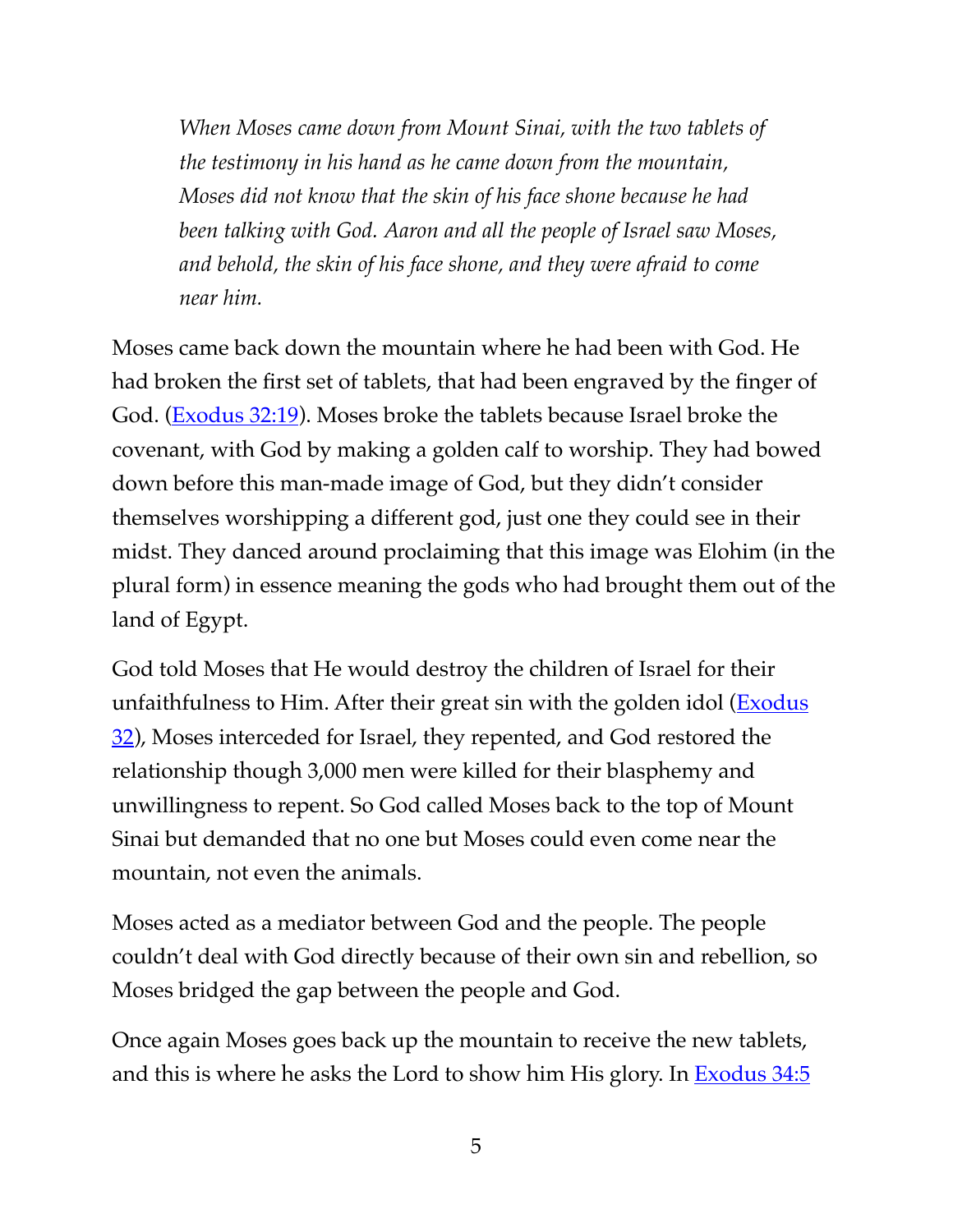God descended once more in the *"cloud of glory"* also translated *"overshadow"* and often referred to as the Shekinah. This same cloud is revealed many times in the word of God.

> Israel would see it as it covered Mount Sinai and as it went with them by day in the pillar of cloud.

It stood at the tent of Moses when the Lord came to meet with him. The children of Israel would stand far away and worship in front of their own tents.

This cloud-filled Solomon's temple with the glory of God so overwhelming that the priests had to leave.

It was the Shekinah that overshadowed Mary at the conception of Jesus.

It was present at the Transfiguration of Jesus in our gospel reading this morning

It will be present at the return of Christ in Revelation 1:7, *"Behold, he is coming with the clouds, and every eye will see him, even those who pierced him, and all tribes of the earth will wail on account of him. Even so. Amen."*

Listen to Exodus 34:5–8,

*The Lord descended in the cloud and stood with him there and proclaimed the name of the Lord. The Lord passed before him and proclaimed, "The Lord, the Lord, a God merciful and gracious, slow to anger, and abounding in steadfast love and faithfulness, keeping steadfast love for thousands, forgiving iniquity and transgression and sin, but who will by no means clear the guilty, visiting the iniquity of the fathers on the children and the children's children, to*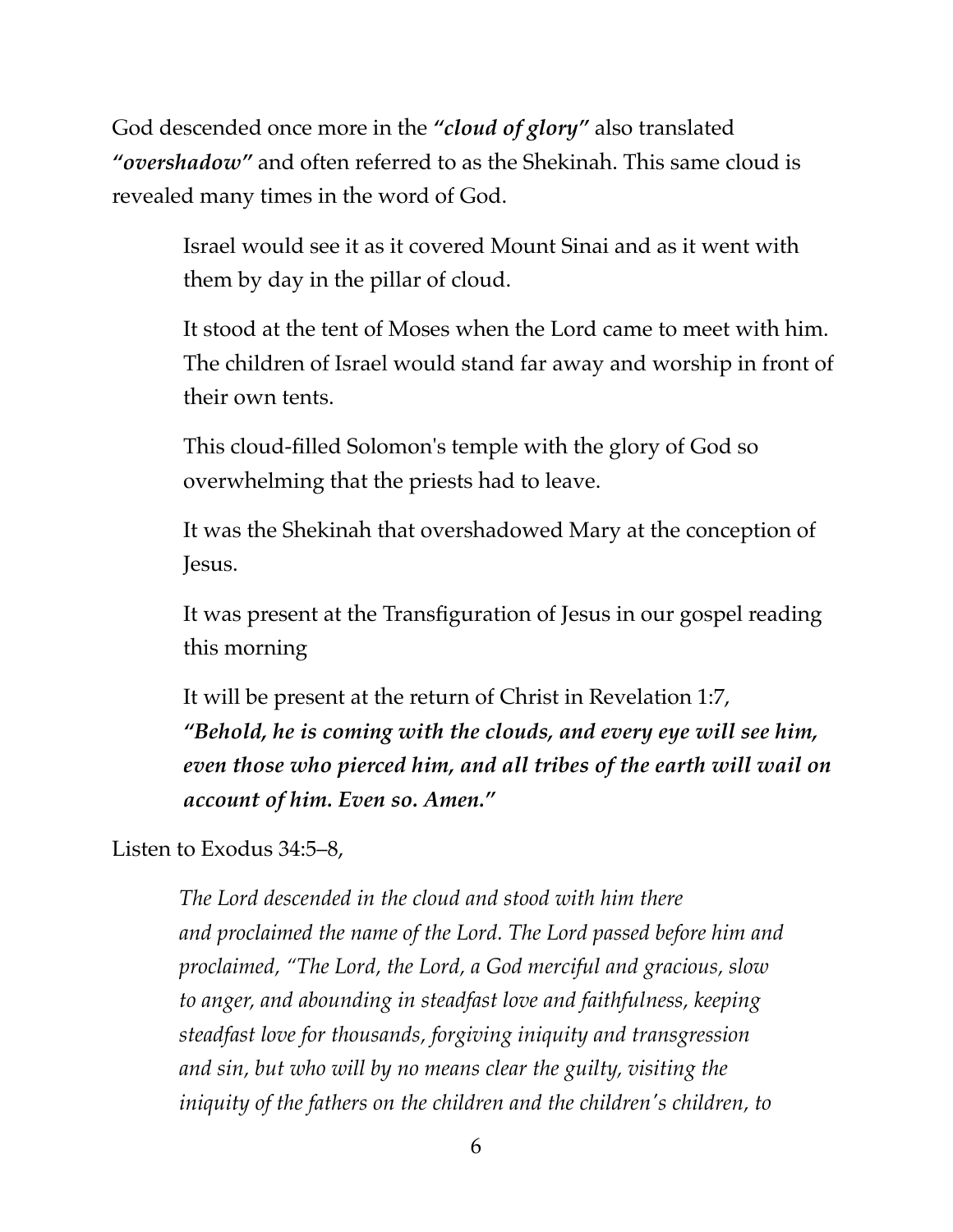*the third and the fourth generation." And Moses quickly bowed his head toward the earth and worshiped.*

After this amazing scene, Moses who experienced a revelation of God's glory, felt a closeness to his Lord that gave him the courage to intercede on behalf of the children of Israel. God grants the request and renews the covenant. Exodus 34:28 offers an important bit of information for us to consider.

*So he was there with the Lord forty days and forty nights. He neither ate bread nor drank water. And he wrote on the tablets the words of the covenant, the Ten Commandments.*

God engraved upon the first set of the commandments but Moses in anger broke them. So he had to engrave the second set with his own hands and tools. You would think that he would be starving and dehydrated but that's not what he recorded in the Book of Exodus.

When Moses comes back down from Mount Sinai there is tangible evidence that he has been enveloped in the glory of God and none the worse for wear. This kind of fasting is never repeated or recommended in the Scriptures, except for when Jesus, after His baptism was led by the Holy Spirit into the wilderness to be tempted for 40 days and 40 nights. Remember that when Satan tempted Him to turn stones into bread after His fast of 40 days and nights, Jesus replied from the law of God in Deuteronomy 8:3, *"…man does not live by bread alone, but man lives by every word that comes from the mouth of the Lord."*

Charles Spurgeon wrote concerning the effect of beholding the Lord on Moses,

The radiance of Moses' shining face was a reflected radiance, a received glory. The source was the face of God, and as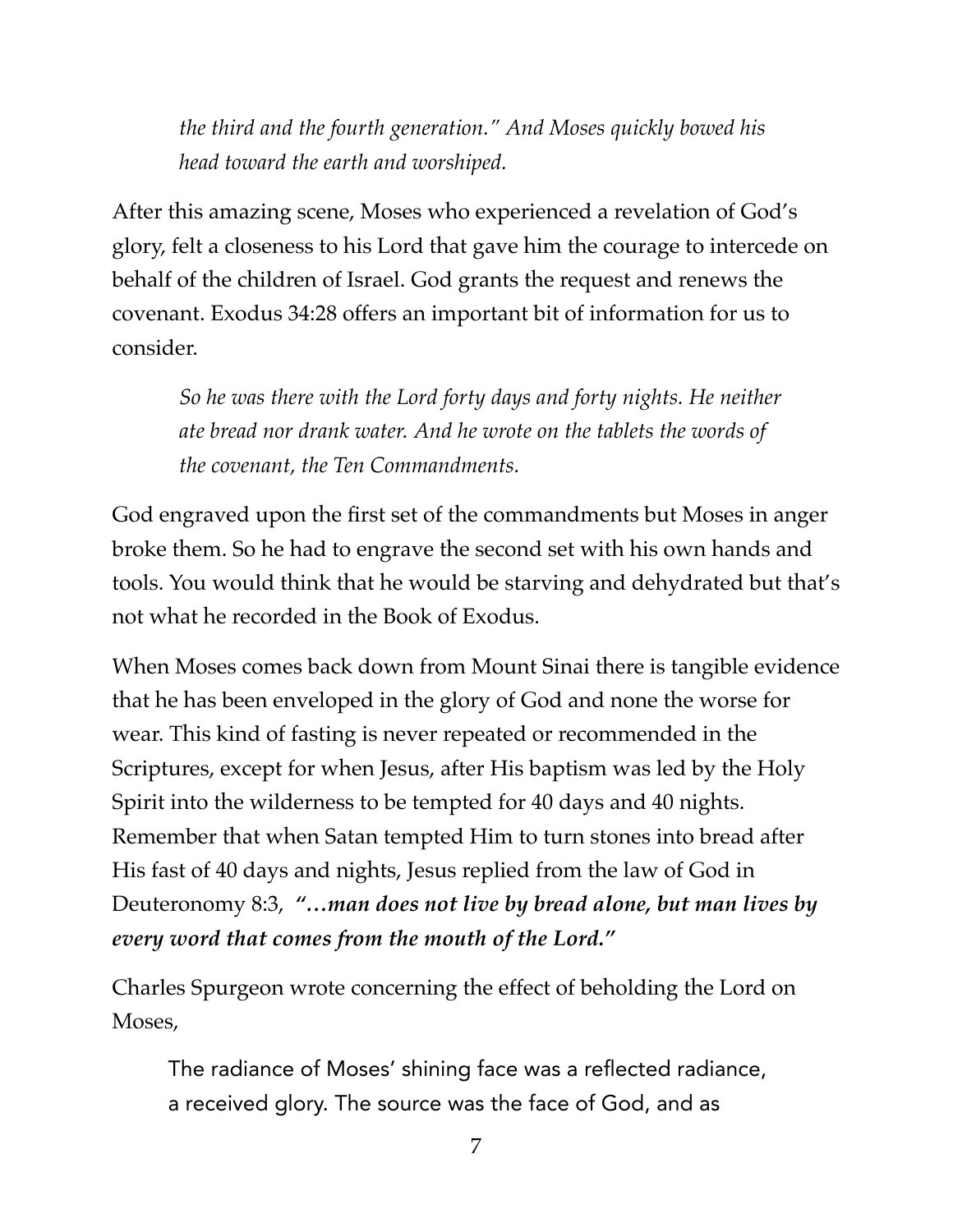Moses communicated so directly with God his face received some of this shining glory. *"The face of Moses shone because he had long looked upon the glory of God."*

Let's now turn to our gospel and read  $Luke 9:28-31$ ,</u>

*Now about eight days after these sayings he took with him Peter and John and James and went up on the mountain to pray. And as he was praying, the appearance of his face was altered, and his clothing became dazzling white. And behold, two men were talking with him, Moses, and Elijah, who appeared in glory and spoke of his departure, which he was about to accomplish at Jerusalem.*

Luke places this story about eight days after Peter's confession that Jesus was the anointed one of God, Jesus' foretelling that he was going to be rejected by the religious leaders, killed, and on the third day be raised and,

*"If anyone would come after me, let him deny himself and take up his cross daily and follow me…. For whoever is ashamed of me and of my words, of him will the Son of Man be ashamed when he comes in his glory and the glory of the Father and of the holy angels."*

Luke makes no comment as to why only Peter, James, and John are singled out to go with Jesus. I do think the fact that Jesus takes them with him up on the mountain to pray is instructive. Since the Garden of Eden, before the fall of man, God would descend down from His dwelling to walk with Adam and Eve in the cool of the evening.

Dr. Meredith Kline in his book *God, Heaven and Har Magedon,* writes,

Dominating the landscape of Eden was the mountain of the Lord. This motif of God's mountain is a pervasive element in biblical symbolism from creation, through redemption, to the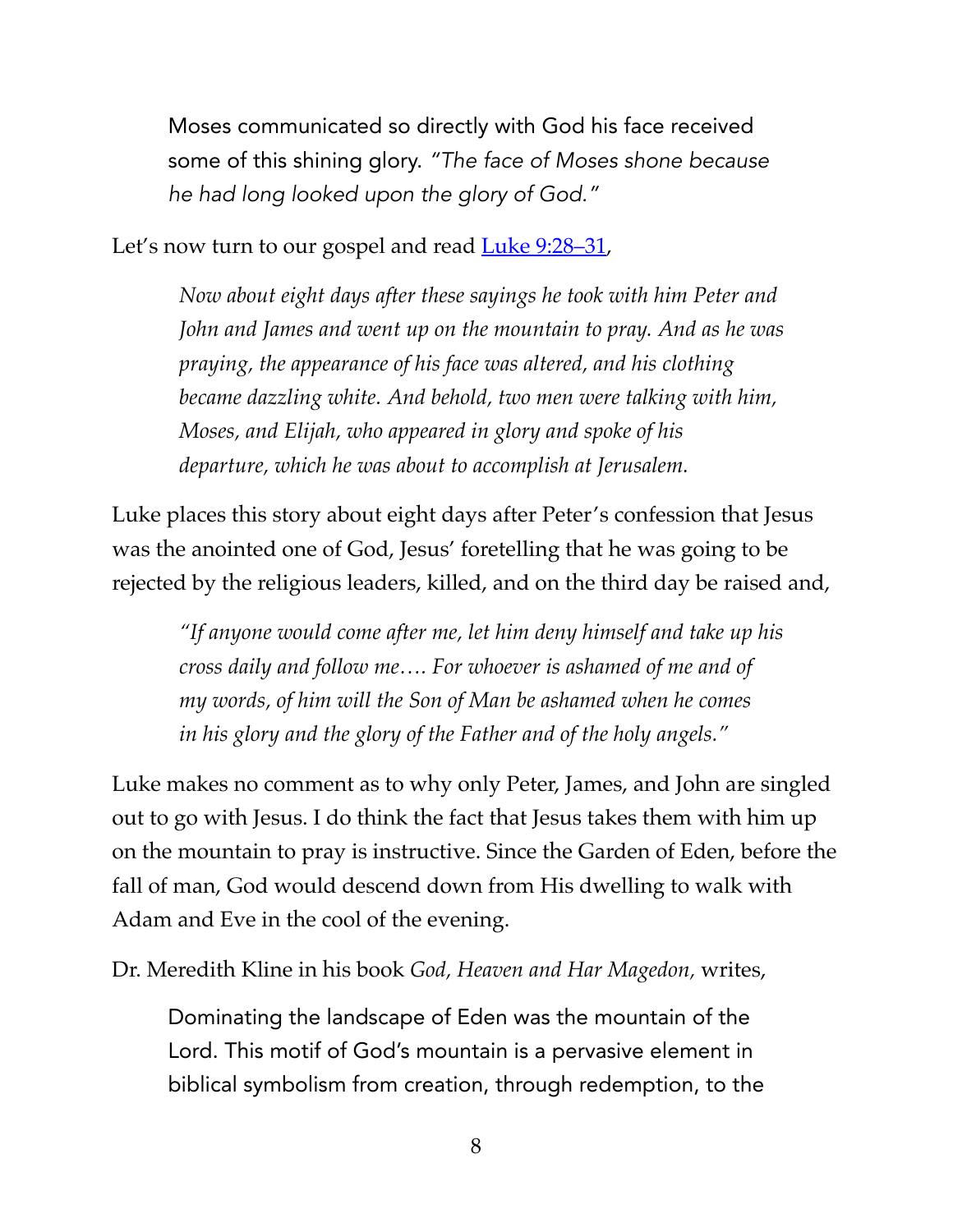consummation. It is most familiar in the form of Mount Zion, which brings out clearly the nature of this mountain as the site of the temple residence of the Lord, the sanctuary of his Theophanic Glory-Presence, the place of his royal sabbatical rest as he sits enthroned amid the cherubim.

Of course we have already seen that Moses went up upon the earthly Mount Zion to meet with God. Jesus is taking the three disciples up on what is likely Mount Hermon to pray. The disciples were sleeping soundly when they are awakened by voices and as they look on they see Jesus's face and clothing both radiant as dazzling white. Somehow they recognize Moses and Elijah speaking with Jesus about departure and the upcoming events in Jerusalem. I don't know how they identified Moses and Elijah as I'm assuming they don't wear name tags in glory.

Darrell Book in his IVP Commentary on Luke suggests,

The disciples are trying to come to grips with what is happening. In their view Jesus is another great figure, like Moses and Elijah. He will find a people like Moses and sustain them through hope like Elijah. So Peter suggests they together celebrate Tabernacles, a feast that looked forward to the eschaton (also called the Feast of Ingathering). They should build three booths in honor of Jesus and his colleagues. The suggestion is eminently reasonable, except that it understates Jesus' relationship to his two witnesses. Peter wants to enjoy the moment and prolong it in celebration. He wants to stay on the mountaintop for as long as possible.

You can hardly blame Peter for wanting this scene to continue. I mean come on, it's Moses and Elijah! Luke however just points out that Peter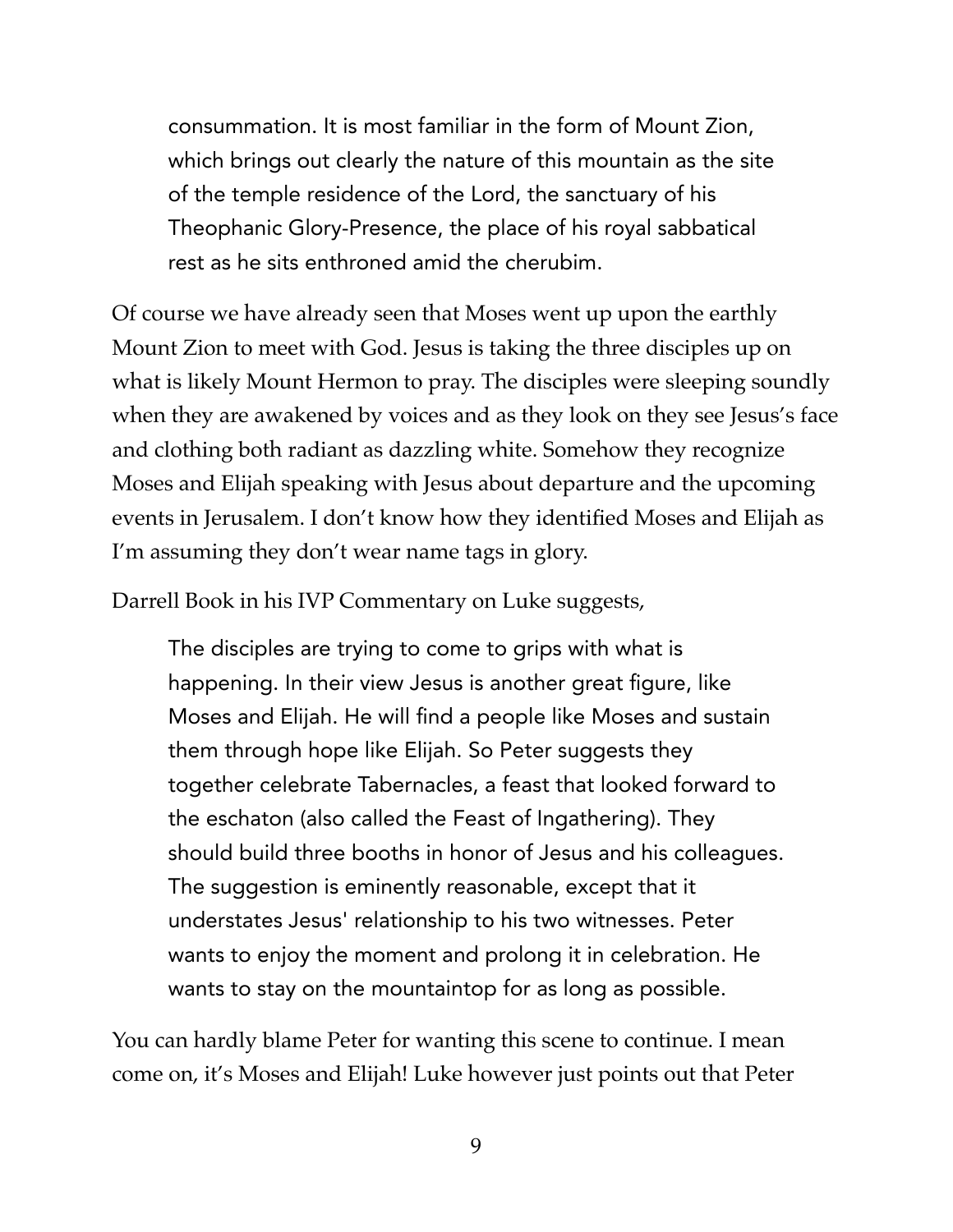didn't know what he was saying (this is where I identify with him) but what happens next is so powerful. Let's read again Luke 9:34–36,

*As he was saying these things, a cloud came and overshadowed them, and they were afraid as they entered the cloud. And a voice came out of the cloud, saying, "This is my Son, my Chosen One; listen to him!" And when the voice had spoken, Jesus was found alone. And they kept silent and told no one in those days anything of what they had seen.*

Once again the cloud comes down as the Lord God comes to meet with His people. For their protection He comes shrouded in a cloud for their safety but also to identify to them who is speaking. What is the Father telling them about the Son that they haven't understood yet? They believe that Jesus is the Messiah, and they believe that He is the Son of God, and they also believe that Jesus is great and wonderful just like Moses and Elijah. They are Jews who have been raised believing that the law was given to them by God - but through Moses, and Elijah was the prophetic voice that not only spoke the words of God to His people but revealed the power and authority of God through miracles, and even brought divine justice down upon the enemies of God.

They thought they knew who Jesus was and they loved Him, but what they didn't yet understand is that Moses and Elijah were not there to meet up with a colleague, they were there to honor the one who created them and poured out His power and love into them. This wasn't their co-worker this was their God.

So when the Father shows up, which likely made them fall on their faces and they grew silent. This wasn't so much a rebuke as it was telling them to listen better and seek to understand what Jesus had been telling them all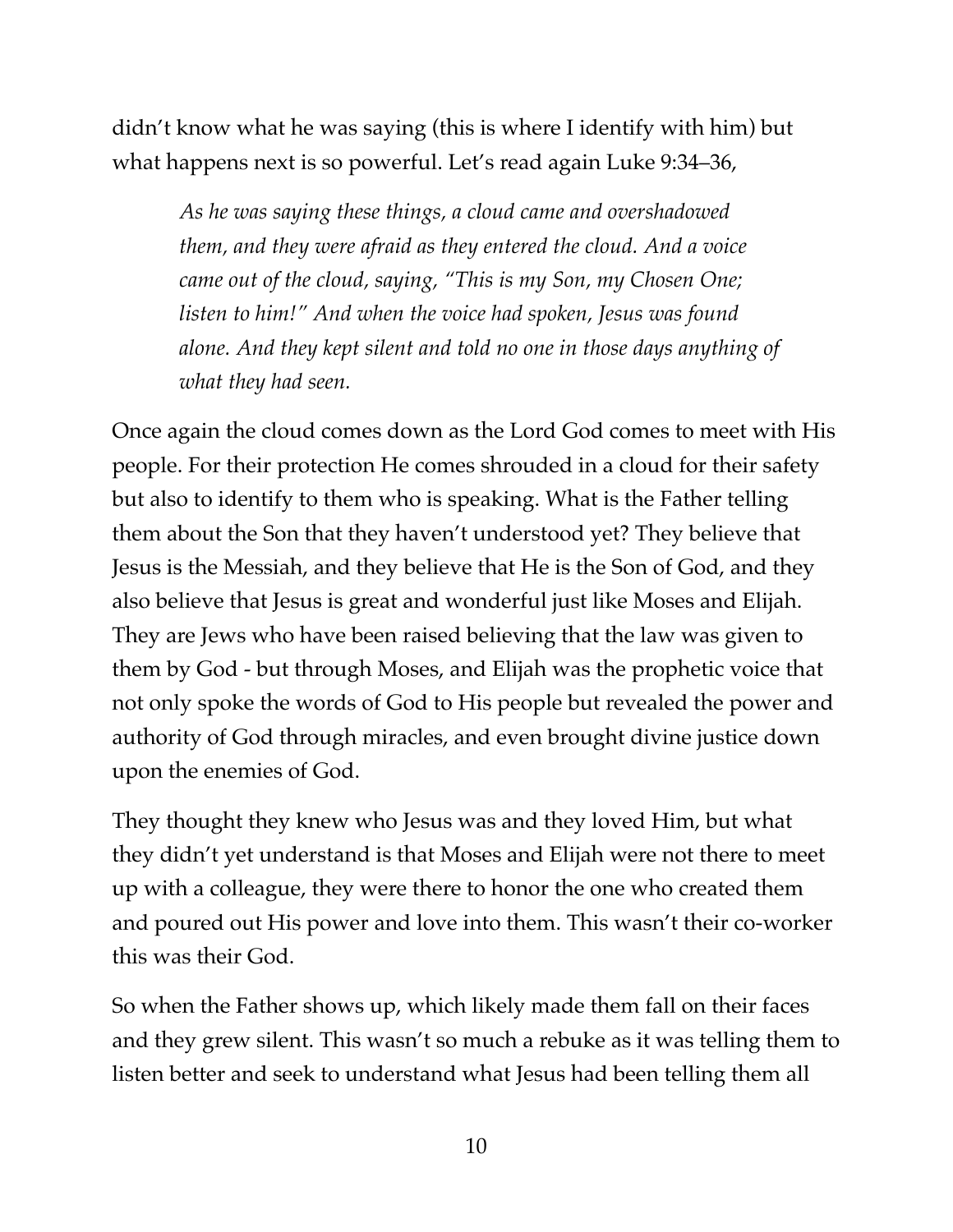along. They needed to listen to Jesus so they will understand His uniqueness, His call and destiny to suffer. They needed to come to terms with the truth that their role was not only to contemplate Jesus but to faithfully serve him. Celebration would come in the future, but now was the time for instruction, response, and action.

To really grasp the importance of this event I find it helpful to consider 2 [Peter 1:16–21](https://www.biblegateway.com/passage/?search=2+Peter+1:16%E2%80%9321&version=ESV) written many years after the transfiguration of Jesus,

*For we did not follow cleverly devised myths when we made known to you the power and coming of our Lord Jesus Christ, but we were eyewitnesses of his majesty. For when he received honor and glory from God the Father, and the voice was borne to him by the Majestic Glory, "This is my beloved Son, with whom I am well pleased," we ourselves heard this very voice borne from heaven, for we were with him on the holy mountain. And we have the prophetic word more fully confirmed, to which you will do well to pay attention as to a lamp shining in a dark place, until the day dawns and the morning star rises in your hearts, knowing this first of all, that no prophecy of Scripture comes from someone's own interpretation. For no prophecy was ever produced by the will of man, but men spoke from God as they were carried along by the Holy Spirit.*

The disciples didn't realize while they were up on the mountain with God that the day would soon arrive when the Jewish leaders would accuse them of betraying their Jewish heritage and violating the law of God. They would be seen as those who turned away from the law and the prophets and therefore turned away from God. The pressure was lessened by the memory that they were there the day when Moses, the very one who represented the law of God, and Elijah, the one who symbolized the